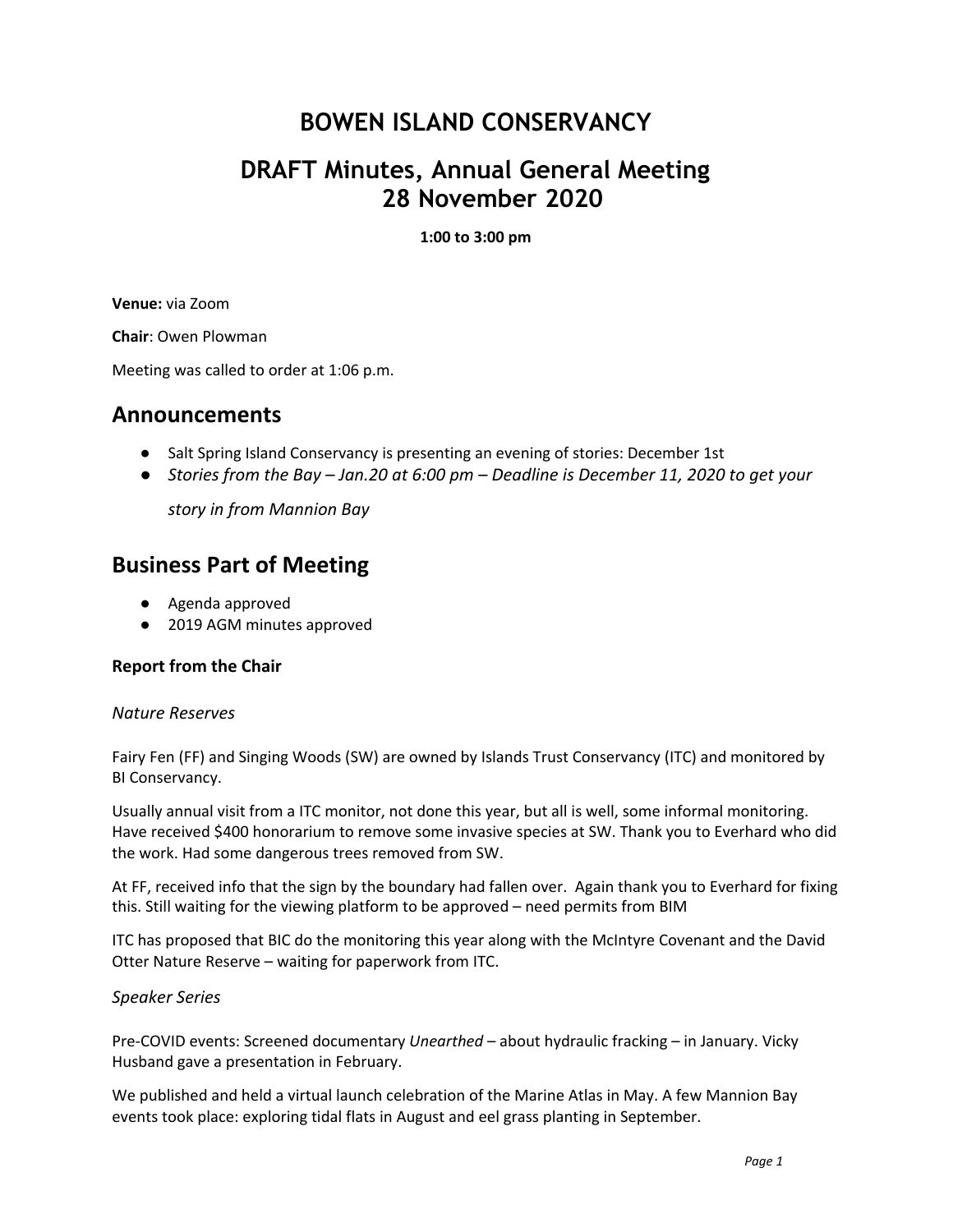#### *Herring Fishery – John Rich*

Background- commercial herring fishery -very controversial -First Nations have used it as a principal source of food, important to their culture, some critical of DFO science, Coast is divided into 5 areas – 4 of which are closed due to low stocks.

The 5<sup>th</sup> area is Strait of Georgia, now estimated to be about 60% of what they were 3 years ago.

Several board members - Bob, Ellen and John - visited Hornby Island last spring – Conservancy there held a big meeting with a number of speakers on every aspect of the fishery. We struck a Conservancy Committee with Ellen Coburn, Peter Williamson, Bob Turner and John Rich - held one meeting so far. Intention is to try to pressure the government, to collaborate with Hornby and other groups, to build a coalition of Howe Sound environmental groups, to protect Howe Sound from this fishery. We may have more impact if we focus on Howe Sound.

#### *Status as Land Trust*

At beginning of year, issue came up to assess whether or not we as an organization were empowered to hold land. We have this power in our Constitution. We are moving to adopt the Canadian Land Trust Standards and Practices. Moving towards eligibility to receive eco gifts under federal government scheme.

The recent park acquisition at Cape Roger Curtis is moving us towards being a much different organization.

#### *Mt. Gardner and motorized vehicles*

Earlier this year, Owen met with Kevan Barnards from Trail Riders Association – the organization working with Crown to upgrade the trails for ATVs – BIC wrote a letter to Tom Blackbird from Ministry – sent off in June. Expressing our strong opposition. Work continuing on this.

#### *Donations*

Have received support from several organizations/businesses on Bowen including BI Sea Kayaking, Phoenix on Bowen. Both have the Marine Atlas in their shops.

Other donations: we have received about \$10,000 in last few weeks specifically for the Cape park.

ITC opportunity fund gave us \$5000 to pay for the land appraisal that we had done to assist with negotiations for the three lots.

Anonymous donors gave us \$9.4 million to purchase, pay GST and set aside some money to start first year's operations. Extremely grateful for that.

Back page of Undercurrent appeared this week – full ad to say thank you to the Conservancy and the anonymous donors, from a group of people on Bowen who paid for this ad.

#### *Marine Atlas*

Started off as a result of seeing the Hornby Island Marine Atlas. Project plan put together, published in May 2020 on time and on budget. Printed one run and have done a second print run. Launched via zoom in May. Phase 2 – website development – is under way – will be completed in next few months. Current focus is on Mannion Bay.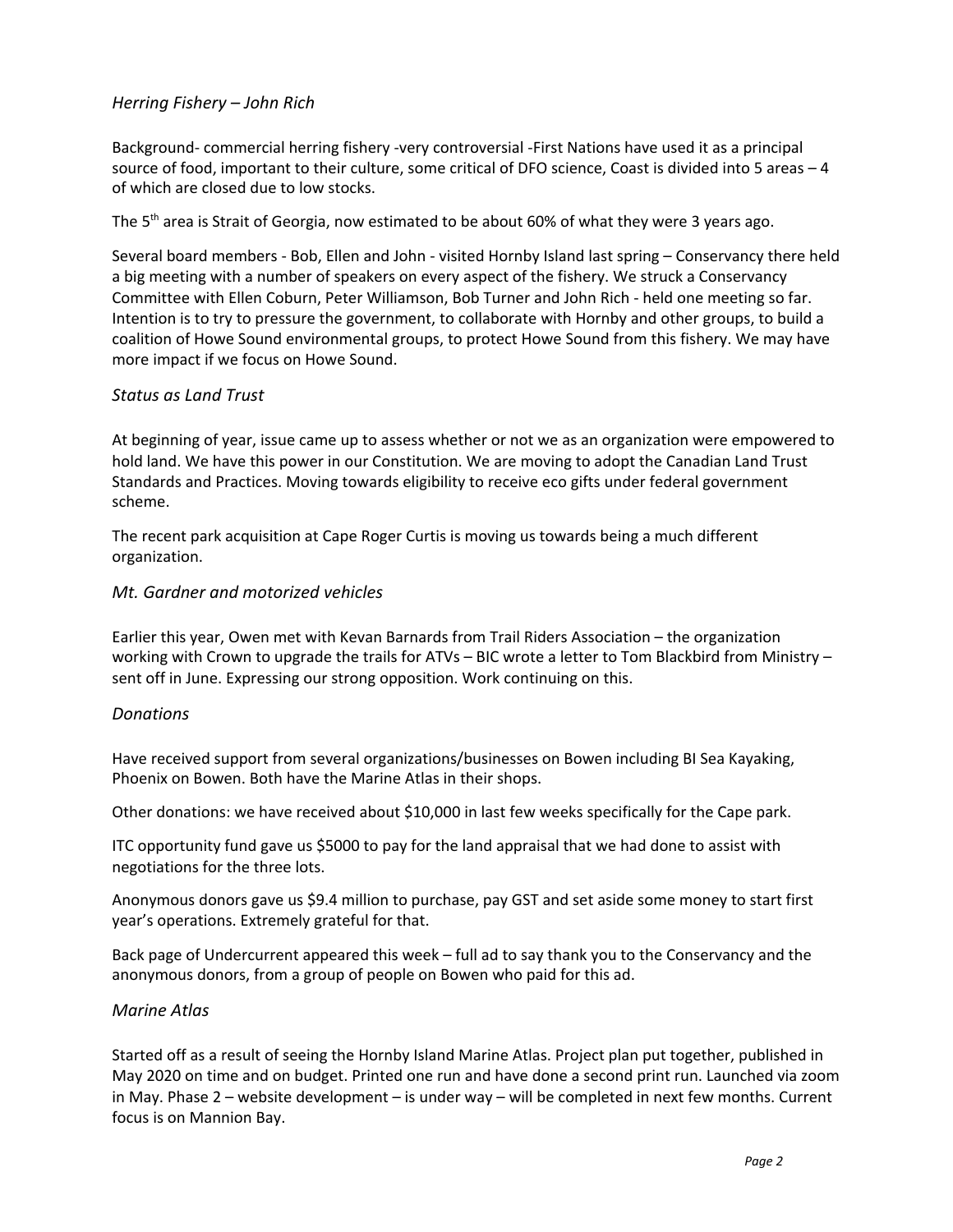Bob Turner reported that a core group decided to focus on a part of Bowen as a continuation of Marine Atlas work; contacted David Suzuki Foundation who have done a conservation assessment of all of Howe Sound (on line); Bowen has a number of areas identified as high conservation values. Five or six different high bio-diversity areas. Spoke with Bonny Brokenshire at BIM who suggested Mannion Bay – great public access: 2 public beaches, the causeway access, history of First Nations and early settlement shows it has been a centre of Bowen activity. Recently a source of conflict in terms of use of the waters – anchorages, derelict vessels, etc. Project conducted by Sea Change Society (Fiona Beatty). Created an informal working group to discuss what each group is doing. Recently, gave a talk with a movie about the bay and looking at whole system as a critical estuary – and seeing how it all functions together. Will, Len Susan and Bob (the original foursome who created the Marine Atlas) are pulling together website content – want to pull together natural history stories for the bay, tell the stories, perhaps with an interactive map.

Next step: story telling event – hosted by a Howe Sound group that Fiona Beatty leads. Dec.11 is deadline for getting your stories in. Important for people who know the bay to participate.

#### *Cape Roger Curtis Park*

BI Conservancy takes possession on Dec.16<sup>th</sup> - 32 acres – a tremendous achievement.

*Next Year Projects:*

- Focus on things at the park
- Working on getting the viewing platform for FF
- More work on the herring fishery
- Dealing with Mt. Gardner
- Engaging with BIM as appropriate recently commented to Province on Ecclestone Beach and to BIM on the DVP for Whitesails property.

#### **Financial Statements (included in the AGM slides)**

● Review of Financial Statement of Income and Expenses (up to June 30, 2020)– Paula, Treasurer

#### **Board members**

Directors whose term is up have agreed to carry on. No nominations from the floor. (Owen asked 3 times). Full Board is as follows:

- o Leo Chan
- o Ellen Coburn
- o Allie Drake
- o Owen Plowman (President)
- o Nerys Poole (Secretary)
- o Bob Turner
- o Paula Hay (Treasurer)
- o Peter Williamson
- o John Rich
- o Louise Loik